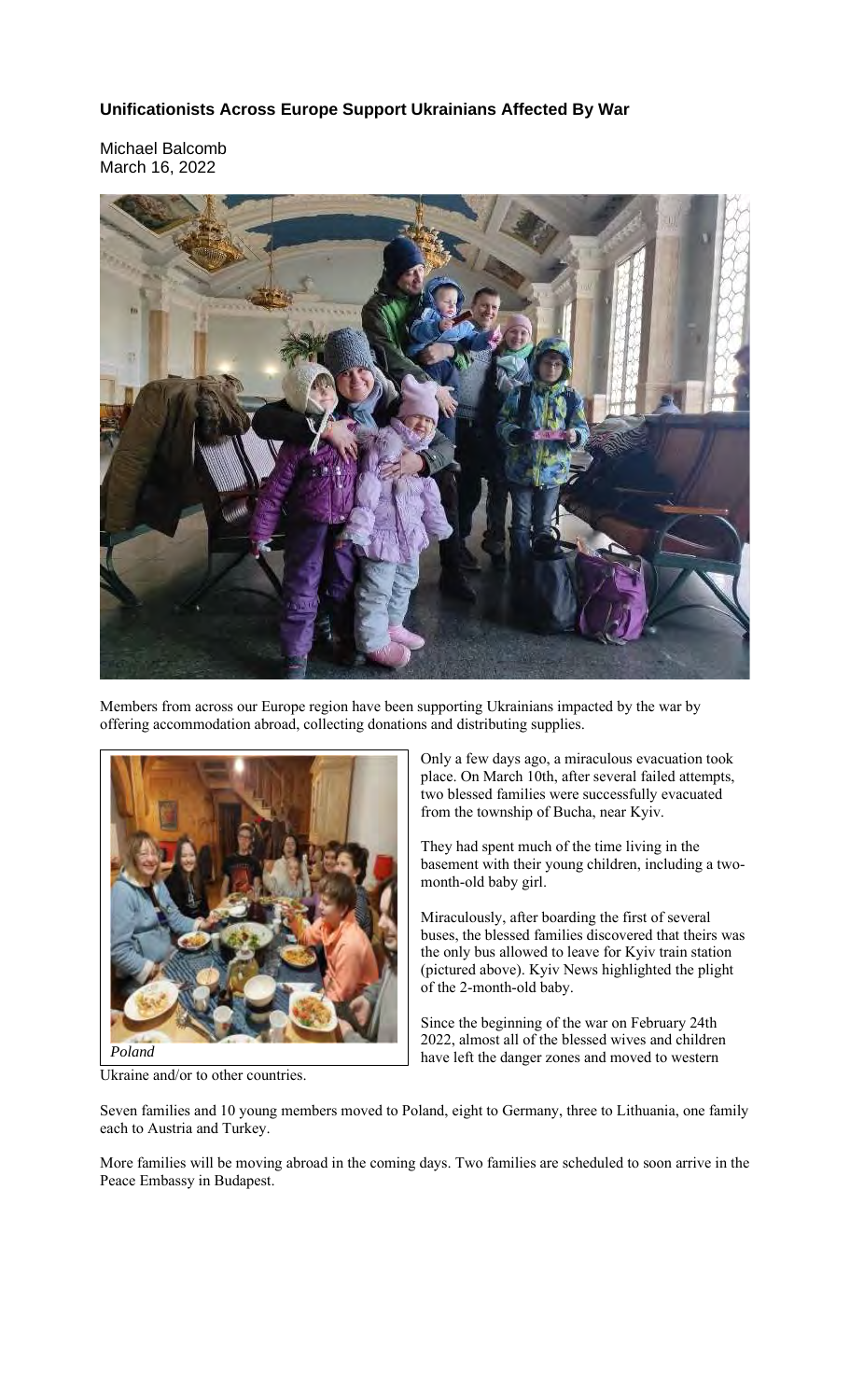

*Poland*



*Gaflenz, Austria*



*Düsseldorf, Germany*